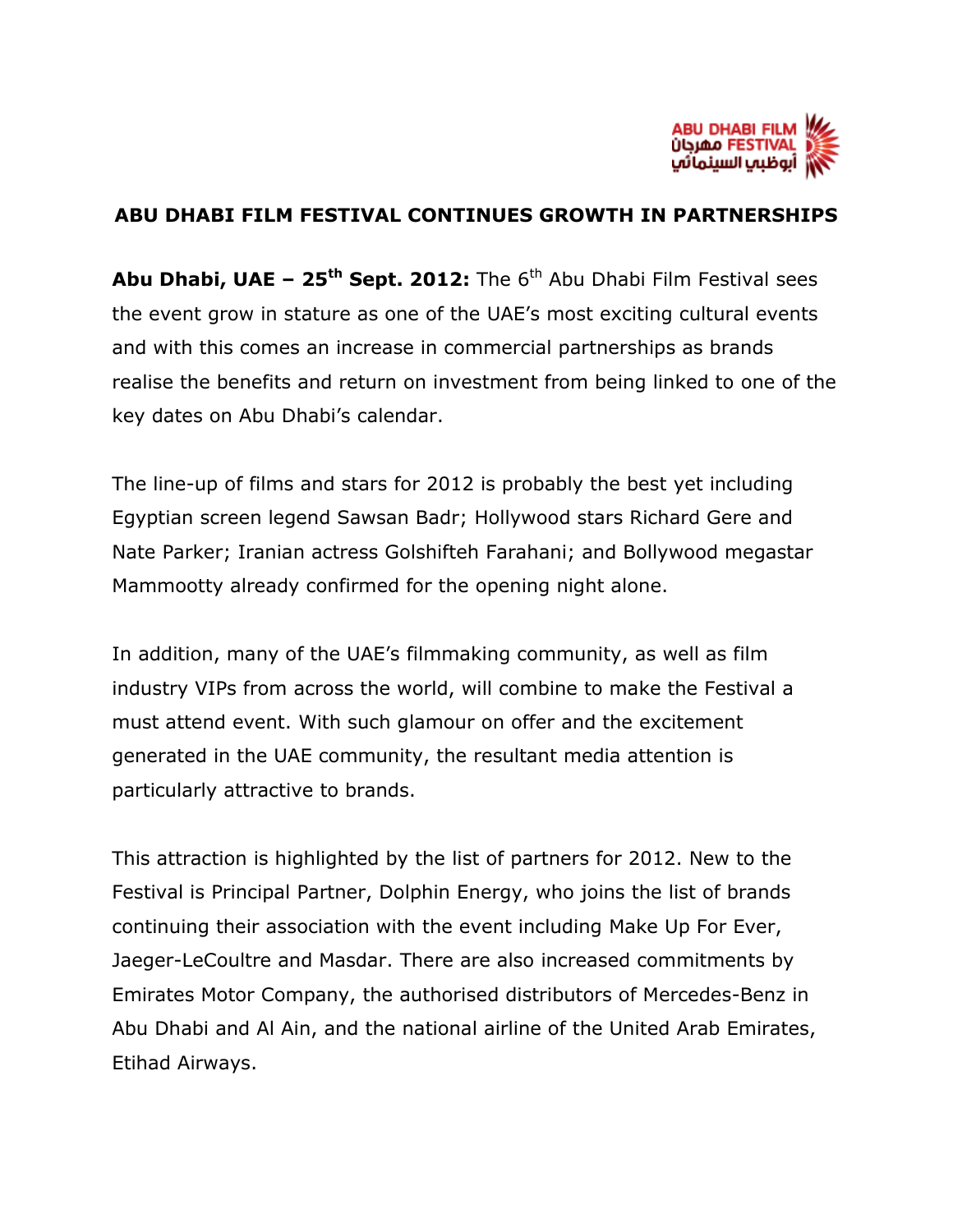"Our list of partners this year highlights the commercial reputation the Festival now enjoys," commented Festival Director, Ali Al Jabri. "We provide an attractive platform for our partners in terms of community engagement and exposure and this has once again proved to be a successful formula in attracting brands to associate themselves with our event." The exposure is fuelled by the reach the Festival achieves through its media partnerships. Media partners like Sky News Arabia, OSN and Abu Dhabi Media ensure the event reaches households across the whole of the Arab world, while CNN International takes the Festival to an international audience.

The print media coverage also extends across the globe with more than 500 accredited media across the full range of platforms, from daily newspapers to magazines, broadcast to online portals.

"We are working very closely with our partners to maximise their involvement," added Al Jabri. "When you combine this with our extensive, year-round marketing campaign and our media partnerships, the Festival is an extremely compelling proposition for brands and we are looking to establish long term relationships to build on our success into the future."

This is the first year the Abu Dhabi Film Festival has been presented under the management of twofour54, as part of a the plan to strategically align the Festival alongside Abu Dhabi's other media initiatives and related events, reinforcing Abu Dhabi as the creative hub for the region supporting film production.

-ENDS-